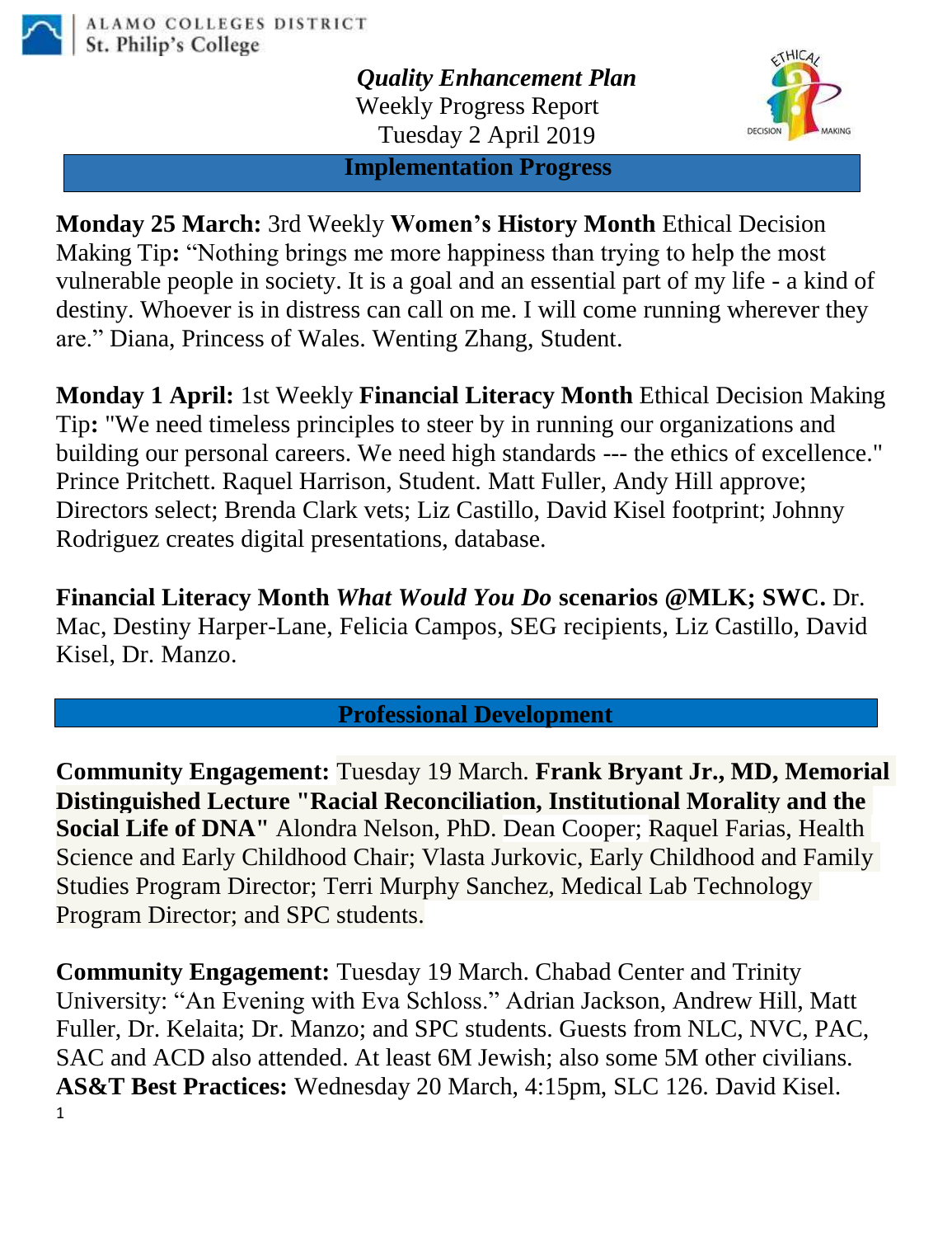**Community Engagement:** Mock Interviews. Thursday 21 March, CHP 120. Science and Technology Institute; Creative and Communication Arts Institute. David Kisel.

**A&S/CCAST Best Practices:** 21 March, 2:30, SLC 115. David Kisel, Dr. Manzo. **Engineering Technology, Biomedical Advisory:** Friday 22 March, 11:15, ASB

239. Alberto Vasquez, Dean Cooper, David Kisel, Dr. Manzo.

**Assessment Day Showcase:** Friday 22 March, 2-4, Heritage Room. VP Dawson, Dean Johnson, Department Chairs: Vincent Hardy, Renita Mitchell, Dr. Balog, Dr. Gavin, and Dr. Kendall; Diana Dimas.

**SEG Bowden Elementary:** Thursday 28 March. Irene Young; Dr. Balog; SEG recipients.

**Upcoming and Recently Confirmed Events**

**Surgical Technology Program Advisory**: Wednesday 3 April, 6 pm, CHP 120, Jessica Garza, Liza Chapa, Hilda Arenas, Brenda Welty. David Kisel, Liz Castillo, Dr. Manzo.

**President's Division Best Practices:** Thursday 4 April, 2 pm, SLC. David Kisel, Liz Castillo, Dr. Manzo.

**Innovation Grant Guest Panel: "EDM Best Practices for Patient Care."** Friday 5 April, 11-11:30 Lunch; 11:30-1 Panel. Four first-; and four second-year Physical Therapist Assistant students conducting preparatory clinical research. Panelists to be announced. Amy Quesenberry, Shelley Kozel.

2 **Documentary**: The Inventor: Out for Blood in Silicon Valley. Academy Award winner Alex Gibney directs a documentary investigating the rise and fall of Theranos, the one-time multibillion-dollar healthcare company founded by Elizabeth Holmes. In 2004, Elizabeth Holmes dropped out of Stanford to start a company that was going to revolutionize healthcare. In 2014, Theranos was valued at \$9 billion, making Holmes, who was touted as "the next Steve Jobs," the youngest self-made female billionaire in the world. Just two years later, Theranos was cited as a "massive fraud" by the SEC, and its value was less than zero. Drawing on extraordinary access to never-before-seen footage and testimony from key insiders, director Alex Gibney will tell a Silicon Valley tale that was too good to be true. With all the drama of a real-life heist film, the untitled documentary will